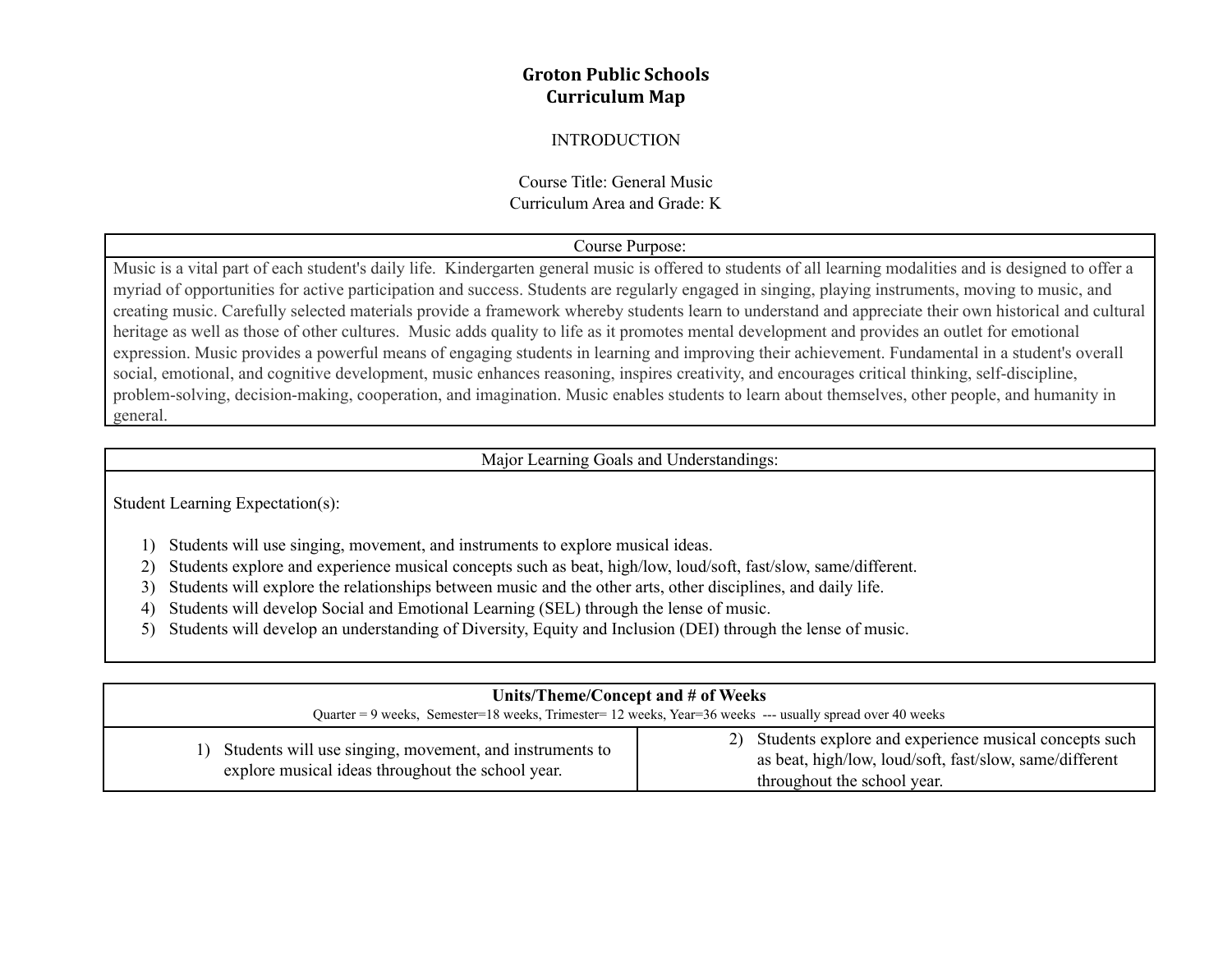| Students will explore the relationships between music and<br>3)<br>the other arts, other disciplines, and daily life throughout<br>the school year. | 4) Students will develop Social and Emotional<br>Learning (SEL) through the lense of music<br>throughout the school year. |
|-----------------------------------------------------------------------------------------------------------------------------------------------------|---------------------------------------------------------------------------------------------------------------------------|
| Students will develop an understanding of Diversity,<br>5)<br>Equity and Inclusion (DEI) through the lense of<br>music throughout the school year.  |                                                                                                                           |

## **Mappers/Authors:** Robin Martelle, Matthew Hurrell

| Date Approved:                     |          |                |                 |
|------------------------------------|----------|----------------|-----------------|
| <b>Part 1 - Unit/Theme/Concept</b> |          |                |                 |
| Grade:                             | Subject: | <b>Course:</b> | Length of Unit: |
| K                                  |          | General Music  | 36 weeks        |
|                                    |          |                |                 |

| <b>Common Core State Standards</b>                                 |  |
|--------------------------------------------------------------------|--|
| National Core Arts Standards for Music (2014)                      |  |
| https://www.nationalartsstandards.org/                             |  |
|                                                                    |  |
| <b>Supporting Standards</b>                                        |  |
| NAEYC Developmentally Appropriate Practice (DAP) Standards 1-3     |  |
| https://www.naeyc.org/our-work/families/10-naeyc-program-standards |  |

| <b>Part 2 – Standards</b> |                                                     |                                                                   |                   |  |
|---------------------------|-----------------------------------------------------|-------------------------------------------------------------------|-------------------|--|
|                           | Key (GLE) Content Knowledge and Concepts/Skills     |                                                                   |                   |  |
|                           | <b>Taxonomy Levels</b>                              |                                                                   |                   |  |
| The students will know:   |                                                     | The students will be able to:                                     | Creating,         |  |
|                           |                                                     |                                                                   | Evaluating,       |  |
|                           | how to generate musical ideas for various purposes  | With guidance, explore and experience music concepts (such as     | Analyzing,        |  |
|                           | and contexts.                                       | beat and melodic contour). MU:Cr1.1.Ka                            | Applying,         |  |
|                           |                                                     |                                                                   | Understanding and |  |
|                           | how to select and develop musical ideas for defined | With guidance, generate musical ideas (such as movements or<br>2. | Remembering       |  |
|                           | purposes and contexts.                              | motives).MU:Cr1.1.Kb                                              |                   |  |
|                           |                                                     |                                                                   |                   |  |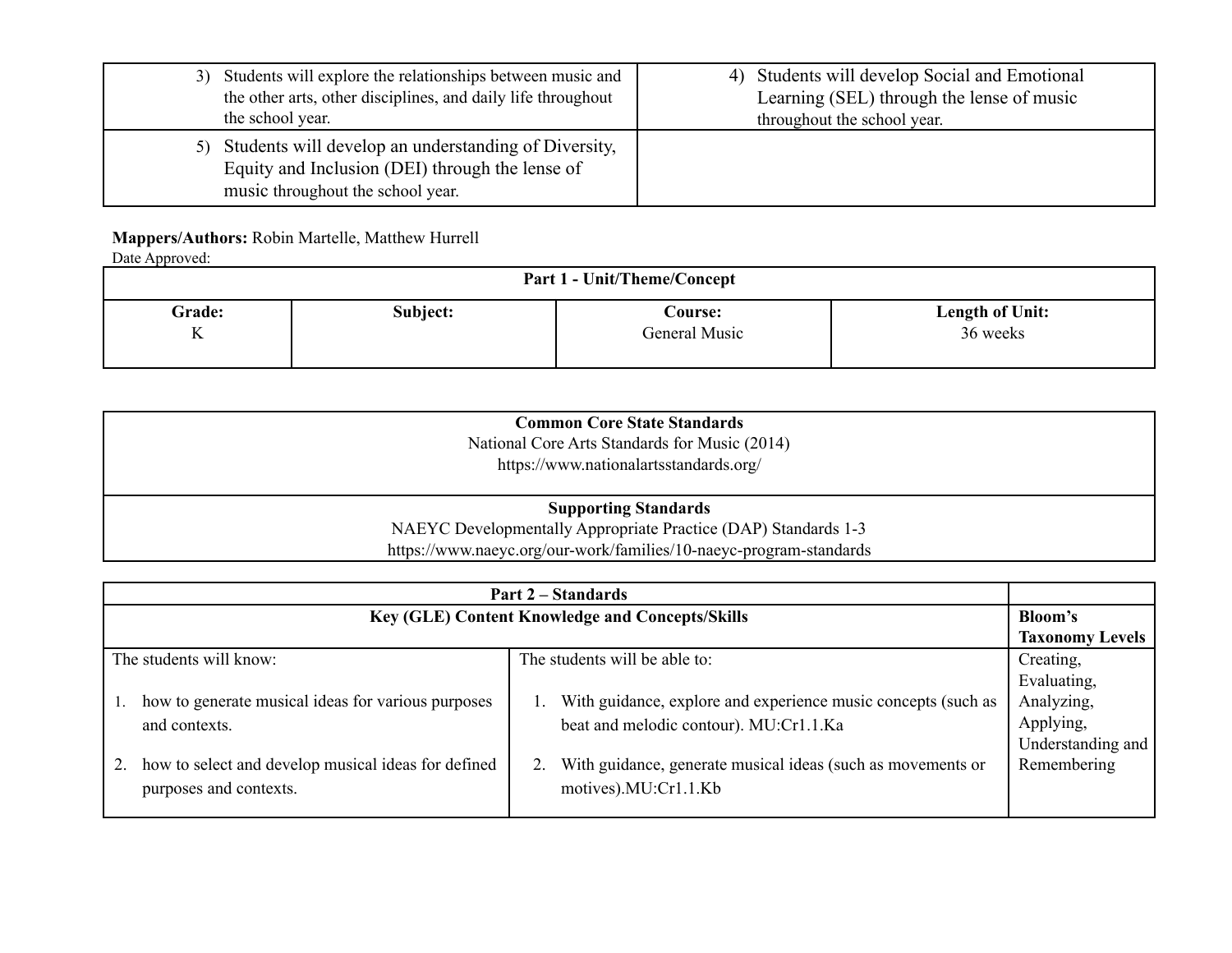| 3 <sub>1</sub> | how to evaluate and refine selected musical ideas to                                                                                                   | 3. With guidance, demonstrate and choose favorite musical ideas.                                                                                                                           |  |
|----------------|--------------------------------------------------------------------------------------------------------------------------------------------------------|--------------------------------------------------------------------------------------------------------------------------------------------------------------------------------------------|--|
|                | create musical work that meets appropriate criteria.                                                                                                   | MU:Cr2.1.Ka                                                                                                                                                                                |  |
|                | 4. how to share creative musical work that conveys<br>intent, demonstrates craftsmanship, and exhibits<br>originality.                                 | 4. With guidance, organize personal musical ideas using iconic<br>notation and/or recording technology. MU:Cr2.1.Kb<br>5. With guidance, apply personal, peer, and teacher feedback in     |  |
|                | 5. how to select varied musical works to present based<br>on interest, knowledge, technical skill, and context.                                        | refining personal musical ideas. MU:Cr3.1.Ka<br>6. With guidance, demonstrate a final version of personal musical                                                                          |  |
|                | 6. how to analyze the structure and context of varied<br>musical works and their implications for                                                      | ideas to peers. MU:Cr3.2.K                                                                                                                                                                 |  |
|                | performance.                                                                                                                                           | 7. With guidance, demonstrate and state personal interest in varied<br>musical selections. MU:Pr4.1.K                                                                                      |  |
|                | 7. how to develop personal interpretations that consider<br>creators' intent.                                                                          | 8. With guidance, explore and demonstrate awareness of music<br>contrasts (such as high/low, loud/soft, same/different) in a                                                               |  |
|                | 8. how to evaluate and refine personal and ensemble<br>performances, individually or in collaboration with<br>others.                                  | variety of music selected for performance. MU:Pr4.2.Ka<br>9. With guidance, demonstrate awareness of expressive qualities<br>(such as voice quality, dynamics, and tempo) that support the |  |
|                | 9. how to perform expressively, with appropriate<br>interpretation and technical accuracy, and in a<br>manner appropriate to the audience and context. | creators' expressive intent. MU:Pr4.3.K<br>10. With guidance, apply personal, teacher, and peer feedback to                                                                                |  |
|                |                                                                                                                                                        | refine performances. MU:Pr5.1.Ka                                                                                                                                                           |  |
|                | 10. how to choose music appropriate for a specific<br>purpose or context.                                                                              | 11. With guidance, use suggested strategies in rehearsal to improve<br>the expressive qualities of music. MU:Pr5.1.Kb                                                                      |  |
|                | 11. how to analyze how the structure and context of<br>varied musical works inform the response.                                                       | 12. With guidance, perform music with expression. MU:Pr6.1.Ka                                                                                                                              |  |
|                | 12. how to support interpretations of musical works that<br>reflect creators'/performers' expressive intent.                                           | 13. Perform appropriately for the audience. MU:Pr6.1.Kb<br>14. With guidance, list personal interests and experiences and                                                                  |  |
|                |                                                                                                                                                        | demonstrate why they prefer some music selections over others.<br>MU:Re7.1.K                                                                                                               |  |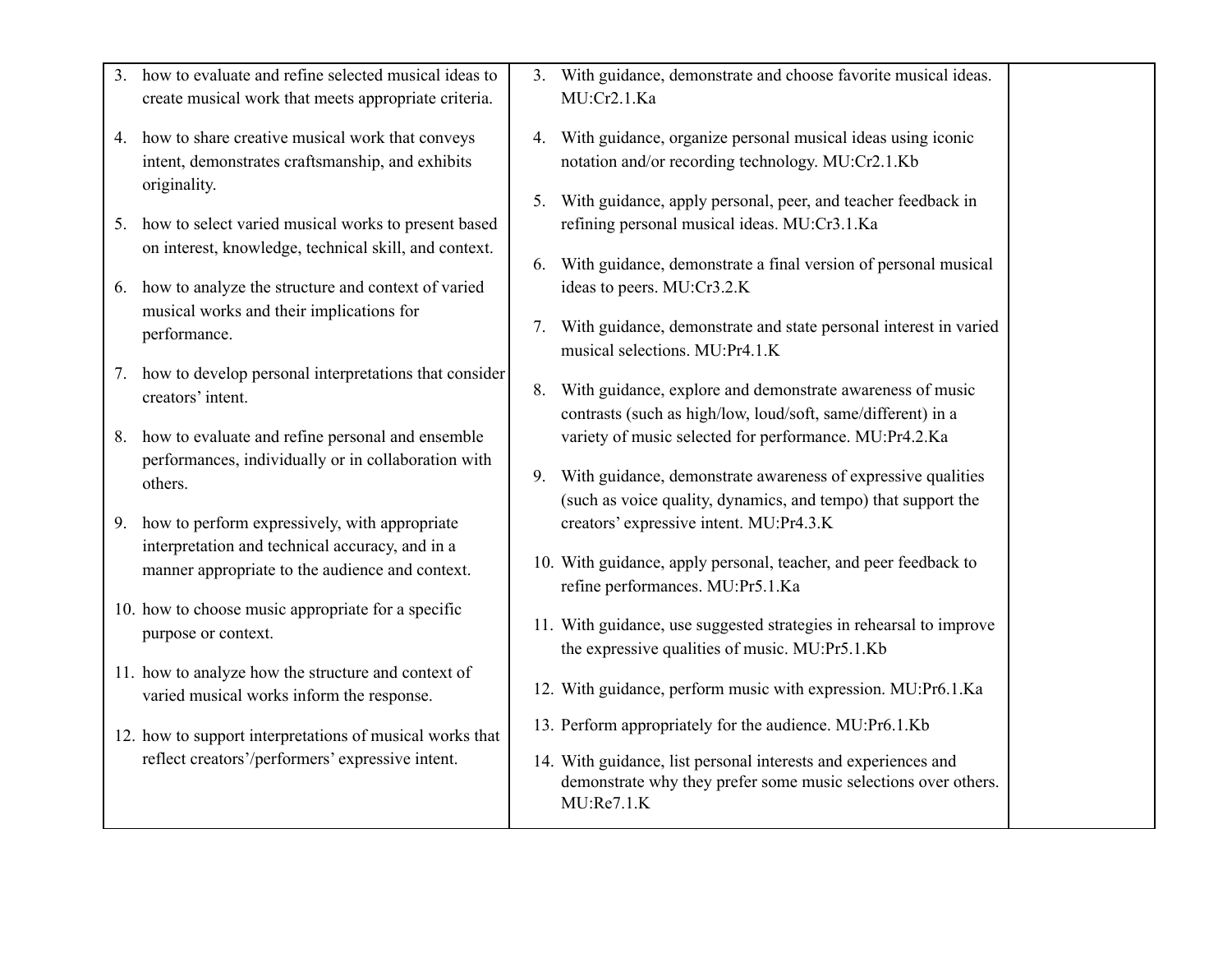| 13. how to support evaluations of musical works and<br>performances based on analysis, interpretation, and<br>established criteria. | 15. With guidance, demonstrate how a specific music concept (such<br>as beat or melodic direction) is used in music. MU:Re7.2.K                                      |
|-------------------------------------------------------------------------------------------------------------------------------------|----------------------------------------------------------------------------------------------------------------------------------------------------------------------|
| 14. how to synthesize and relate knowledge and<br>personal experiences to make music.                                               | 16. With guidance, demonstrate awareness of expressive qualities<br>(such as dynamics and tempo) that reflect creators'/performers'<br>expressive intent. MU:Re8.1.K |
| 15. how to relate musical ideas and works with varied<br>context to deepen understanding                                            | 17. With guidance, apply personal and expressive preferences in the<br>evaluation of music. MU:Re9.1.K                                                               |
|                                                                                                                                     | 18. Demonstrate how interests, knowledge, and skills relate to<br>personal choices and intent when creating, performing, and<br>responding to music MU:Cn10.0.K      |
|                                                                                                                                     | 19. Demonstrate understanding of relationships between music and<br>the other arts, other disciplines, varied contexts, and daily life.<br>$MU:$ Cn $11.0.K$         |
|                                                                                                                                     |                                                                                                                                                                      |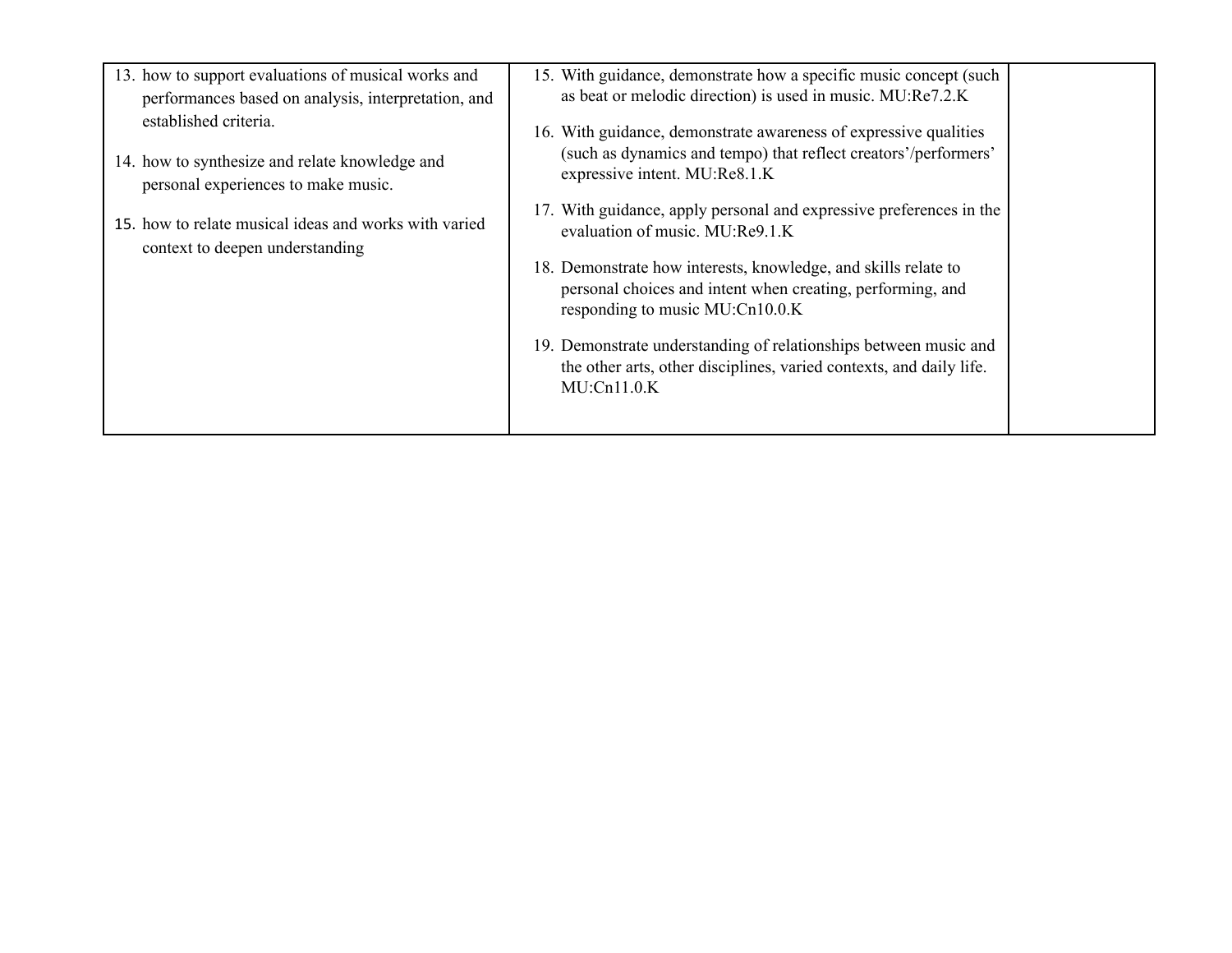# **Big Idea and Essential Questions**

#### **● Big Ideas**

- 1) Creating Music
- 2) Performing Music
- 3) Responding to Music
- 4) Connecting to Music

# **● Essential Questions**

- 1) What is the difference between singing and speaking?
- 2) What is the difference between beat and rhythm?
- 3) What is the difference between high/low (pitch), fast/slow (tempo), loud/soft (dynamics)?
- 4) How is music used in our daily life?

# **Part 3 – Common Unit Assessments**

#### **Formative Assessments: may include, but not be limited to:**

- Ongoing teacher observation of student work: quick and informal way to assess students and check for understanding.
- Peer to peer interaction/discussion: listen to students as they discuss specific or broad information pertinent to the lesson in order to check for understanding.
- Verbal feedback to check for understanding.
- Assessment of oral and/or written responses to questions and discussions.
- Exit ticket: a quick way to grasp what students have learned and/or need to review.

#### **Summative/Performance Assessment: may include, but not be limited to:**

● Examples of student work